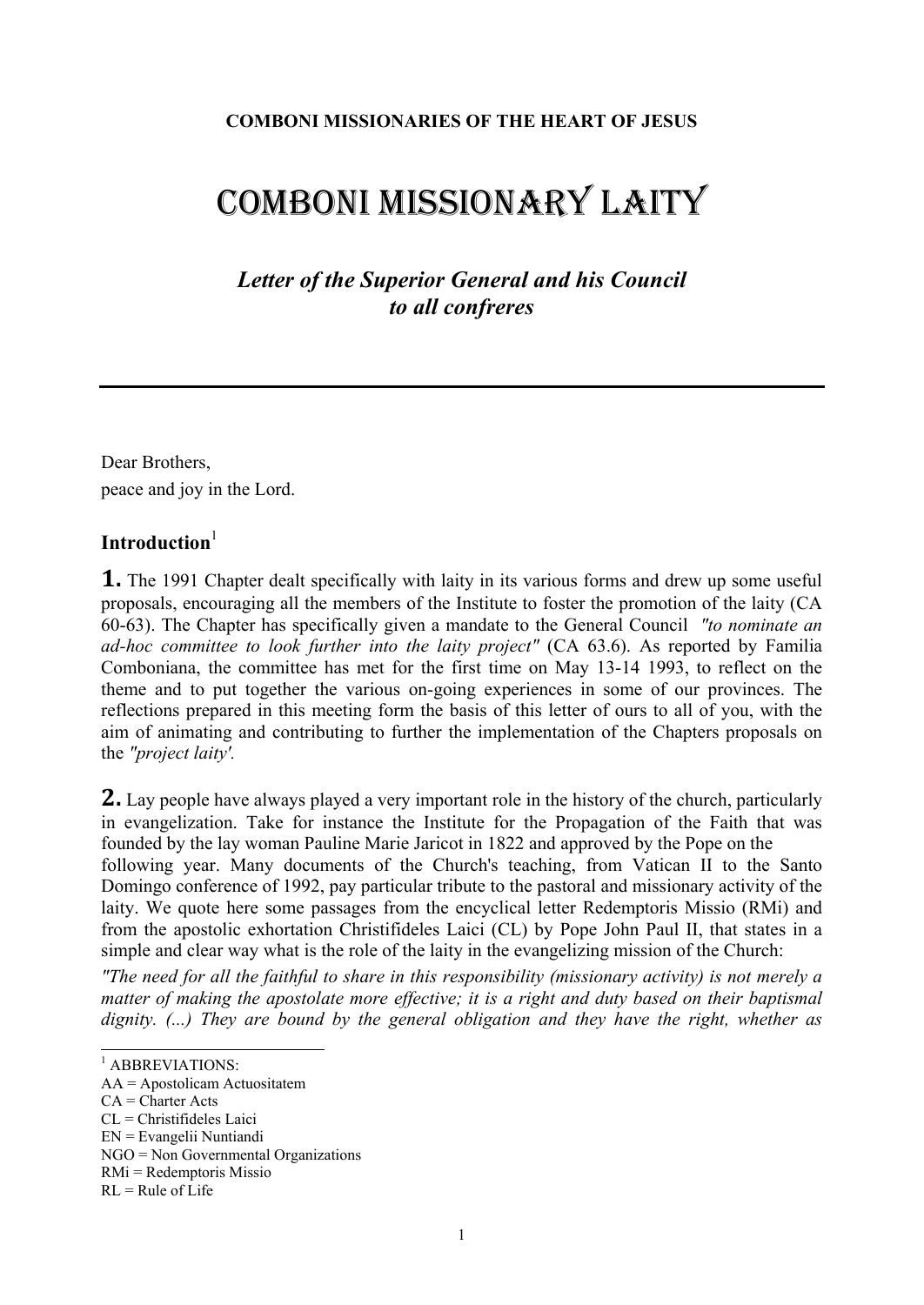*individuals or in associations, to strive so that the divine message of salvation may he kown and accepted by all people throughout the world"* (RMi 71).

*"All the faithful, especially the lay faithful who live among the people of other religions, whether living in their native region or lands as migrants, ought to be for all a sign of the Lord and his Church. (...) What is first needed for the evangelization of the world are those who will evangelize. In this regard everyone, beginning with the Christian family, must feel the responsibility to foster the birth and growth of vocations, both priestly and religious as well as in the lay state, specifically directed to the missions"* (CL 35).

*"Within missionary activity, the different forms of the lay apostolate should he held in esteem, with respect for their nature and aims. Lay missionary associations, international Christian volunteer organizations, ecclesial movements, groups and sodalities of different kinds - all these should be involved in the mission ad gentes as co-operators with the local Churches. In this way the growth of a mature and responsible laity will be fostered, a laity whom the younger Churches are recognizing as essential and undeniable element in the plantatio Ecclesiae"* (RMi 72).

The Bishops of Latin America admit that the lay people are *"the protagonists of the new evangelization, of human promotion as well as of Christian culture"* (Santo Domingo 97) and that *"there is an urgent need to foster a search for the holiness of the laity and for ways to enable it to play the role proper of its mission"* (ibidem).

The African Bishops are also constantly concerned about the formation of a laity that is mature and responsible: catechists, teachers and leaders in all the various human activities.

**3.**As Comboni Missionaries, faithful to the praxis of our Founder, who with courage and determination involved the laity in his evangelizing work, want to foster and pursue the present re-awakening of the Christian laity, who are ever more willing and ready to take on responsibilities resulting from being baptised, and to witness and announce the gospel "ad gentes".

In the following presentation we shall use the see-judge-act method.

# *FIRST PART See*

## **Lay people In the Church**

**4.**In a world where there is a fast growing awareness of the dignity of the human person, the laity is taking on a more active role also in the life of the Christian communities. This kind of lay re-wakening is founded on the force of the Spirit that through Vatican II has opened up the way to a greater understanding of the Church as the people of God, the Church as a mystery of communion and participation, the ministerial Church, a Church living and deeply involved in the world.

**4.1** The associative reality of the laity is both varied and enterprising, with goals that range from the apostolic and missionary activities, to charitable, social and development roles.

**4.2**Religious Orders and Institutes are like yeast for many lay associations and lay groups, that, founded and supported by these religious institutions, share in their spirituality and pastoral activity while retaining their lay status.

**4.3** Some religious institutes, like our own, are trying out various forms of association and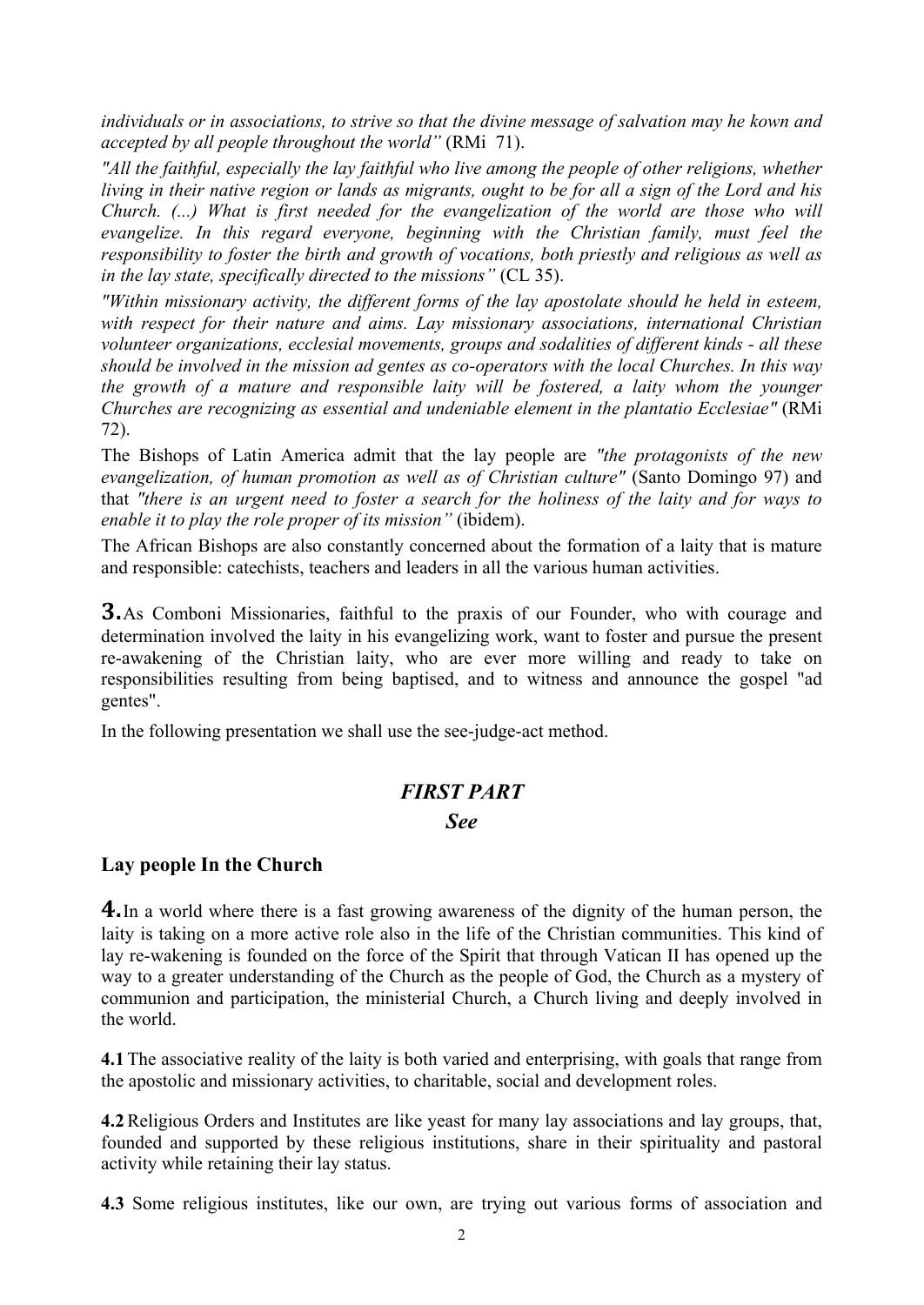collaboration that can enlighten the search for suitable new ways of association and integration of the lay people into our missionary activities.

Several Religious Orders and Institutes hold formation courses and activities specific to their charism with various groups of lay people, and their influence reaches out to a wider audience through newsletters, magazines or other suitable means.

## **The laity and the MCCJ**

**5.** Our Institute already possesses an experience and sensitivity towards the laity, with particular reference to that section of it that is the object of our pastoral activity for the foundation and growth of the local church. After Vatican II the lay ministries have been multiplying and new ones are taking up their specific roles beside the traditional catechist, particularly where there are the Basic Christian Communities (Latin America) or the Small Christian Communities (Africa).

But we have also been interested in the "missionary" aspect of the laity. The topic was examined and discussed in all the Chapters and Intercapitular Assemblies from 1969 onwards: the reading of the relevant documents will show how there has been an on-going awareness and promotion process of the laity.

Thus the 1991 Chapter guide-lines on the Comboni Lay Missionaries are not something new for the Institute, but *a point of arrival* of an ongoing process, showing the work done so far, as well as the *starting point* and a point to refer to for a process of *greater, better organized, more methodical and charismatic* work leading to the overall organization of the various forms and ways of the Comboni Lay Missionary status.

**5.1** For "Comboni Lay Missionaries" we mean all those people *"who in some way have been affected by the Comboni charism, or who could be influenced by our missionary spirit"* (CA 60.1).

We must thank the Lord for their large numbers (men, women, children, youths, sick and elderly, etc.), and they are all in different ways and degrees involved in our missionary activities, particularly in evangelization and human promotion, mission animation, vocation promotion and formation.

- a. In the field of mission animation we can include all the readers of our magazines, the relatives of the missionaries, the benefactors, old boys, former confreres, the youths formed in our vocation centres, the many enclosed sisters who pray for us, the many friends who pray and offer up their sufferings for the missions, etc.
- b. But there is now also a new reality which is slowly taking shape. Some people are asking a share in our life-project and work. Some lay people are ready lo form with us "apostolic communities" or work-teams, pledging their services for a few years and some even for life, in support of evangelization, including the reaching out "ad gentes".

This kind of missionary laity is still striving to find its own identity and some of its aspects still need clarifying and defining. It is now important to pass from the stage of ideas and hypotheses to the courageous implementation of some of the projects and, in line with the call of the 1991 Chapter, set all the various proposals put the laity and by the laity into an organic structure.

**5.2** Many confreres have already worked with lay people (mostly NGO volunteers) in projects of human promotion and other pastoral initiatives. The experience turned out to be positive or negative, according to the various situations and individuals involved. Each collaboration is a kind of individual event, with good and bad things or difficulties on both sides.

Favourable or unfavourable opinions on the promotion of a Comboni missionary laity may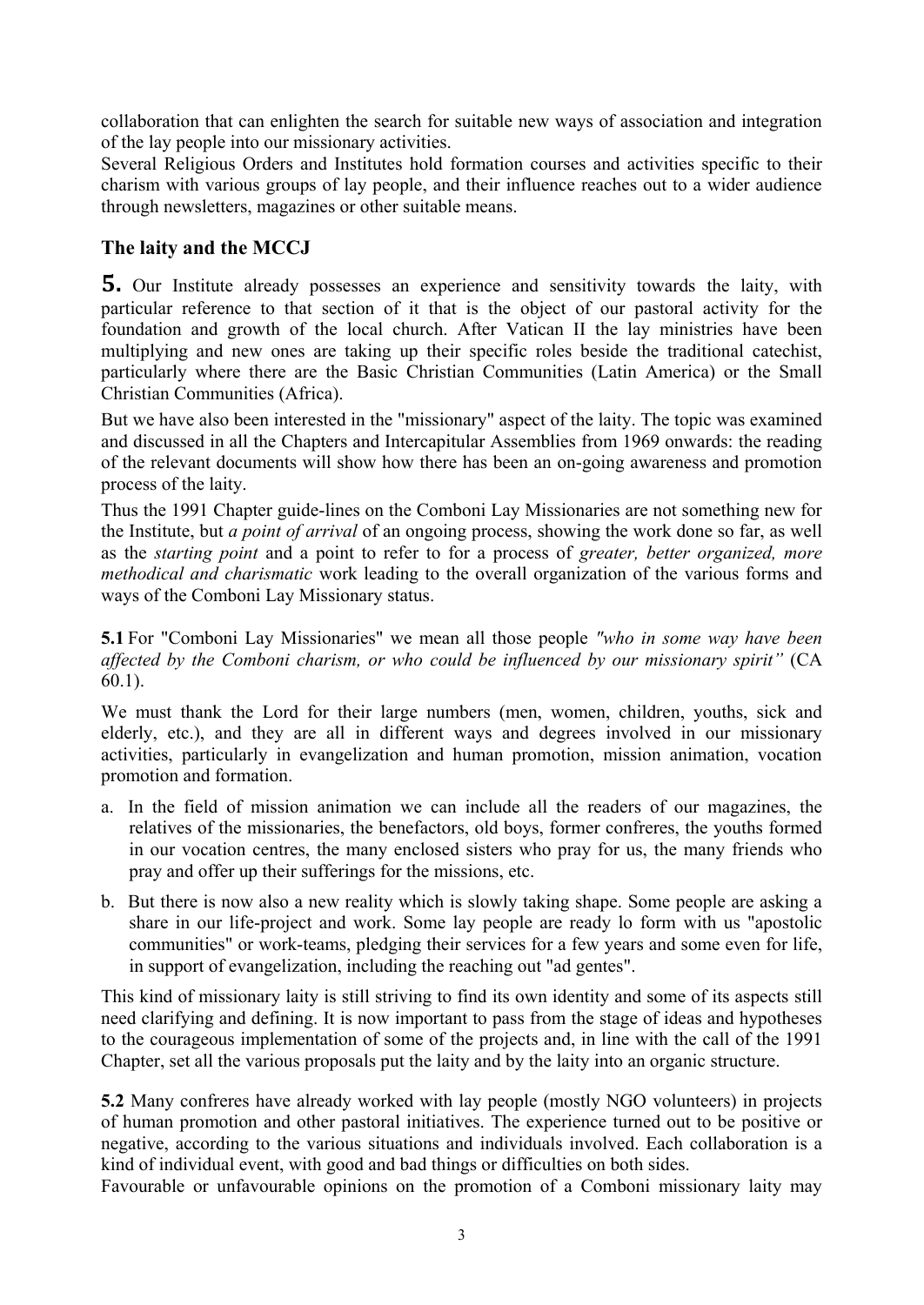depend on such direct and personal experience with these lay volunteers. We are now called to learn from such past experiences, and setting aside undue generalizations, let us try to identify the good things done during these last years in collaboration with the lay volunteers. The failures should show and teach us how to improve the preparation of the lay people and how and what support they expect from us. A serious and serene assessment of past experiences may also improve our own capacity to cooperate and to renew our "life-style" so as to leave room for the lay people who want to take on with us the service of evangelization and mission animation.

**5.3** In line with the Chapter indications and guide-lines (CA 63,6) we of the General Council have appointed a committee ad hoc to examine in more detail, to coordinate and to verify the "laity project".

The members of this committee were chosen among those who attended the assembly held in Rome 1-4 October 1992, with the aim of identifying the objectives, composition and purpose of the committee itself.

#### *SECOND PART*

#### **Judge**

In this "judge" stage we want to reflect on the fundamental reasons *for a more qualified commitment* of the Comboni institute with and for the laity.

#### **Centrality of mission**

**6.** The renewal, the demands and the new paths have to come from and he for the missions. Also the role of the laity is to be seen in terms of the mission today, in its various component parts. At the centre of the mission there is the Spirit of the risen Lord, that is being obeyed with equal dignity and different ministry both by the laity and by the consecrated ministers.

## **Church people of God**

**7.** *"In the Church there is diversity of ministry, but unity of mission"* (AA 2). *This diversity of service in the unity of the same mission makes up the richness and beauty of evangelization"* (EN 66). All the various ministries have thus the same goal: the mission, the evangelization taken as whole, including its complexity and dynamism (cf. EN 17). In the Church there should be no competition among the various ministries and charisms, since they all stem from the same Spirit. The ministries do no compete against each other, but complement each other.

They are to be exercised for the good of the only mission in a spirit of communion that needs to be constantly sought and built up through discernment, a process that may not be devoid of difficulty. The various ministries, coming from the same Spirit, enrich the mission and provide reciprocal aid to discover and live one's own identity: bishop, priest, brother, sister, layman, laywoman, consecrated or in the world, married, etc.

## **Daniel Comboni and the laity**

**8.** In the work and writing of Daniel Comboni we find some references to the "missionary laity" as we understand them today. These few references seen in their context have a pioneering value:

– his Plan specifically foresees an African missionary laity *("To regenerate Africa through itself");*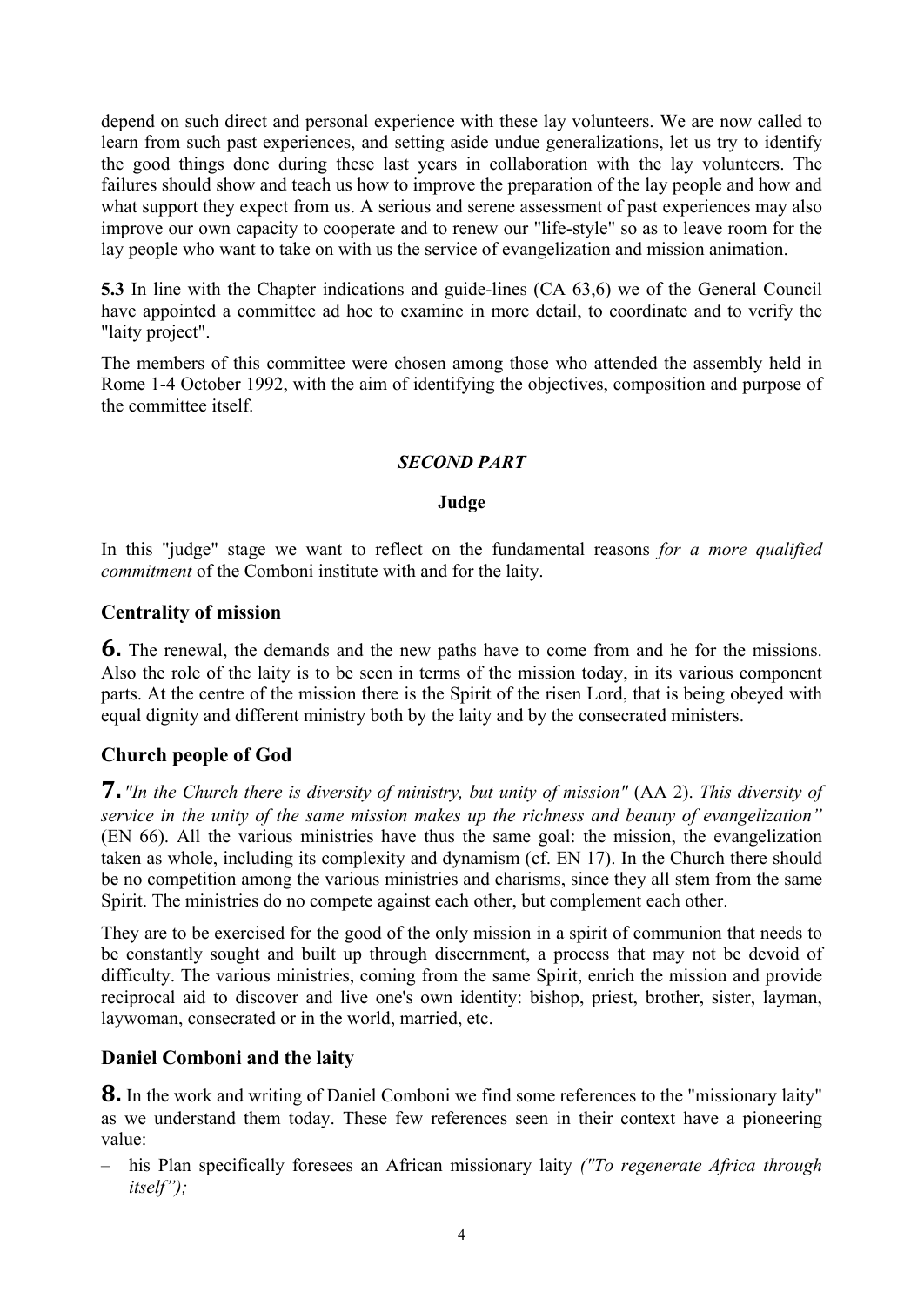- in his Cairo Institutes he trained lay Africans, to be sent back at the service of the missions deep inside the continent (S 2472, 3409);
- in Egypt he appointed laymen as procurators for his mission, and responsible for reception, custom clearance and forwarding;
- he very much wanted to involve the laity in missionary cooperation in his home country. He wanted a qualified presence of the laity in the main council of the Good Shepherd Association;
- he took great pains to keep correspondence and links with many friends and benefactors directly, or through the Good Shepherd Association and the "Annali" newsletter that he himself founded and published (and later changed into "Nigrizia");
- he had strong links with the Cologne Society central committee and the "Marienverein" of Vienna, composed of churchmen and laymen;
- he raised the interest of the powerful, politicians and well to do for the African mission.

These few short references are enough to say that Daniel Comboni was a great animator and coordinator of mission activities for Africa, involving not only the clergy and Religious Institutes, but also the laity of every class and nationality.

## **The laity in the history of the Comboni Missionaries**

**9.** The charism of Daniel Comboni, assumed and kept alive by the members of the various Institutes that draw their inspiration from it, is a gift granted by God to the whole Church. So it can be shared also by other ecclesial institutions beyond the historical situations and ways in which it has existed so far. After Comboni, in the Institute this "lay status" lost sparkle (as a consequence of the historical period and also because of a diminished "combonianity") and for a few decades little was done to keep up awareness and sensitivity for this state. The Vatican II and subsequent Church teaching and documents have once again raised the interest and commitment of the laity for the mission. It becomes therefore important that we Comboni Missionaries, who in different ways have always supported the missionary activity of the laity, prepare with a positive and encouraging attitude of trust to receive and cooperate with these lay men and women, and see in them not just material and technical performers of what we, priests and brothers, do not know or cannot do, but people who share our own responsibility of the evangelizing work of the church, true partners of the only mission.

It is necessary, on the other hand, to give our contribution to prepare these laymen to cooperate with the religious personnel and with all other church personnel (local clergy, other missionary institutes, NGO volunteers, consecrated lay men and women, local laity, etc.), since, as the signs of the times show, the future of the mission will in good measure depend on the activity of "ecclesial teams" and "apostolic communities".

#### **The laity and our Rule of Life**

**10.** The 1979 chapter introduced the laity in our Rule of Life. It mentions it indirectly when proposing a certain type of mission, animation and cooperation, where the laity should also be given space (cf. RL61, 62, 64, 73.4, 77.2). Two numbers have however a specific relevance for us here:

- RL 77.6: vocation promotion of missionary laymen;
- RL 68: the "apostolic communities" as the specific place of collaboration with the laity and with all the other apostolic forces at work.

It is this very number of our Rule of Life that best introduces us into the spirit of acceptance and cooperation with the laity, as essential part of the "apostolic community": *"to render the evangelizing activity more complete and effective"* (RL 68).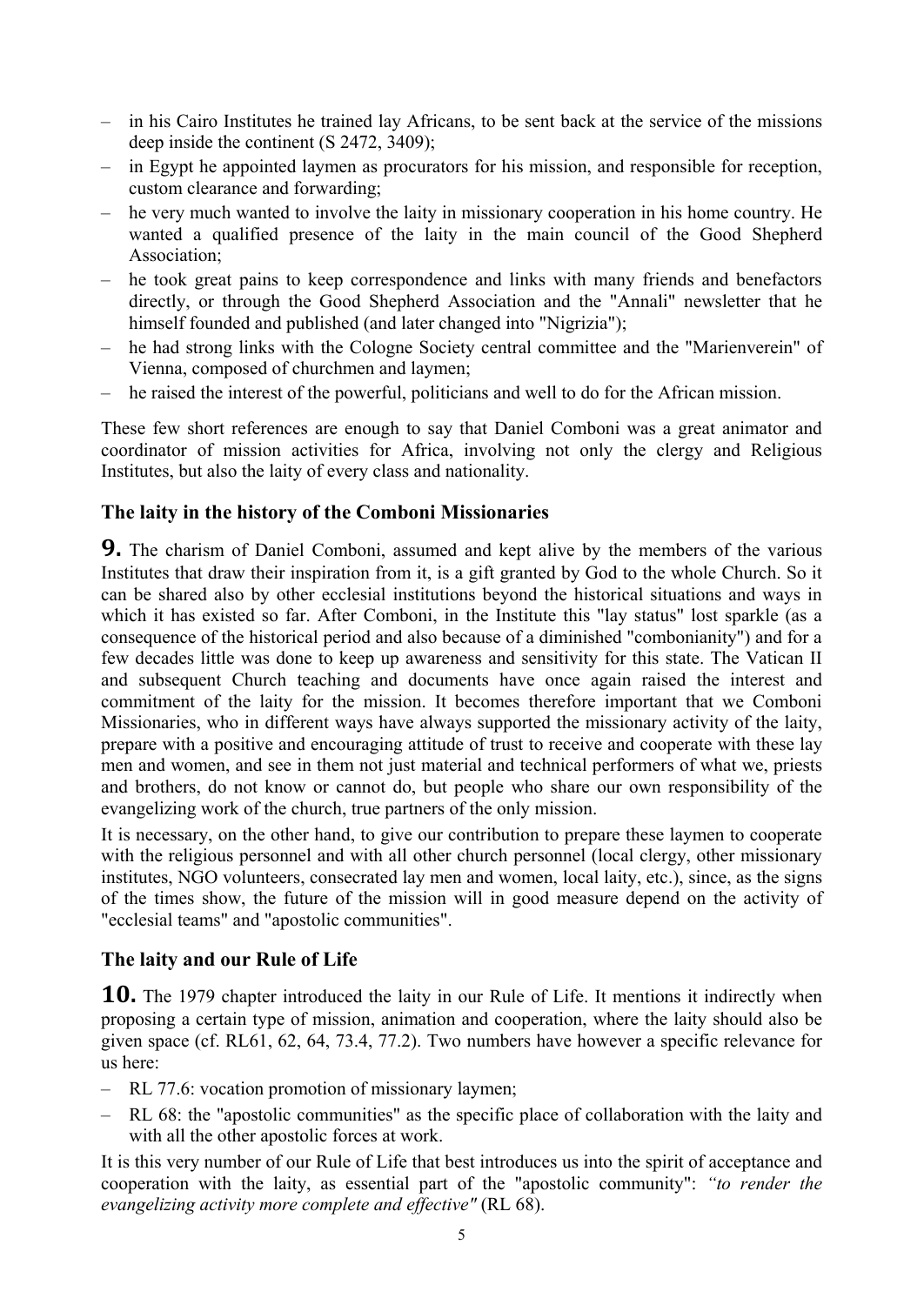## **The three dimensions of the combonian laity**

**11.** The following three dimensions of the combonian missionary laity arise from their specific condition and belonging to the Church, from the ministry they are called to exercise and from the charism from which they draw inspiration:

## **11.1** *Lay status*

*"By reason of their special vocation it belongs to the laity to seek the Kingdom of God by engaging in temporal affairs and directing them according to God's will"* (LG 31).

*"Their primary and immediate task is ... to put to use every Christian and evangelical possibility latent but already present and active in the affairs of the world. Their own field of evangelizing activity is the vast and complicated world of politics, society and economics, but also the world of culture, of the sciences and the arts, of international life, of the mass media. It also includes other realities, such as love*, *the family, the education of children and adolescents, professional work, suffering"* (EN 70; cf. RMi 59, 72, 82).

The lay people who have *"the primary task"* of operating *"in the affairs of the world",* must get involved and exercise their lay status also in the ecclesial ministries, such as those connected with the Word, catechism, liturgy, ecclesial communities, charitable deeds, administration of the goods of the Church, teaching of religion in schools, etc. (cf. RMi 73-74; Santo Domingo 97, 99).

## **11.2** *Missionary status*

The Baptism, together with Confirmation and Eucharist, is the root of the missionary commitment of every Christian: "right and duty based on their baptismal dignity" (RMi 71). This missionary status can take different forms, according to the possibilities and gifts of every one: "Within missionary activity, the different forms of the lay apostolate should be held in esteem, with respect for their nature and aims..." (RMi 72).

For some this commitment takes the form of leaving one's own country, while for others it may be expressed through the mission animation of the local church and the support to the missionary activities "ad gentes". In "missionary laity", differently from the organizations of volunteers that aim only at technical development, the stress is on the faith-motives which is the specific and indispensable characteristic of the missionary activity as such, that is thus seen as a "lay ministry" within the lay status for building the Church.

The role of the lay missionaries is to announce the Gospel through their style of life, manifesting the faith that is the foundation of their service. The testimony of married lay people is particularly important because they do their missionary service as family.

## **11.3** *Comboni missionary spirit*

The charism of Comboni, gift of the Spirit to the whole Church, goes well beyond the present Comboni Institutes that draw their inspirations from it. There are lay people, men and women, who feel that the charism of Comboni affects, inspires and touches their Christian and apostolic lives which - expressed in an ecclesial way - thus become an expression of a missionary vocation that draws its specific inspiration from the charism of Comboni. So Daniel Comboni is also theirs. These people, *who live the Comboni charism as lay people,* enrich it and develop its lay and secular dimension.

These people nourish their missionary and combonian spirituality with our testimony of missionaries identified in the charism of the Founder. Their access to the writings and charismatic experience of Daniel Comboni provides them with the essential elements of his charism and of his missionary spirituality of the Heart of the Good Shepherd.

They are consequently aided to adopt the fundamental principle of the missionary methodology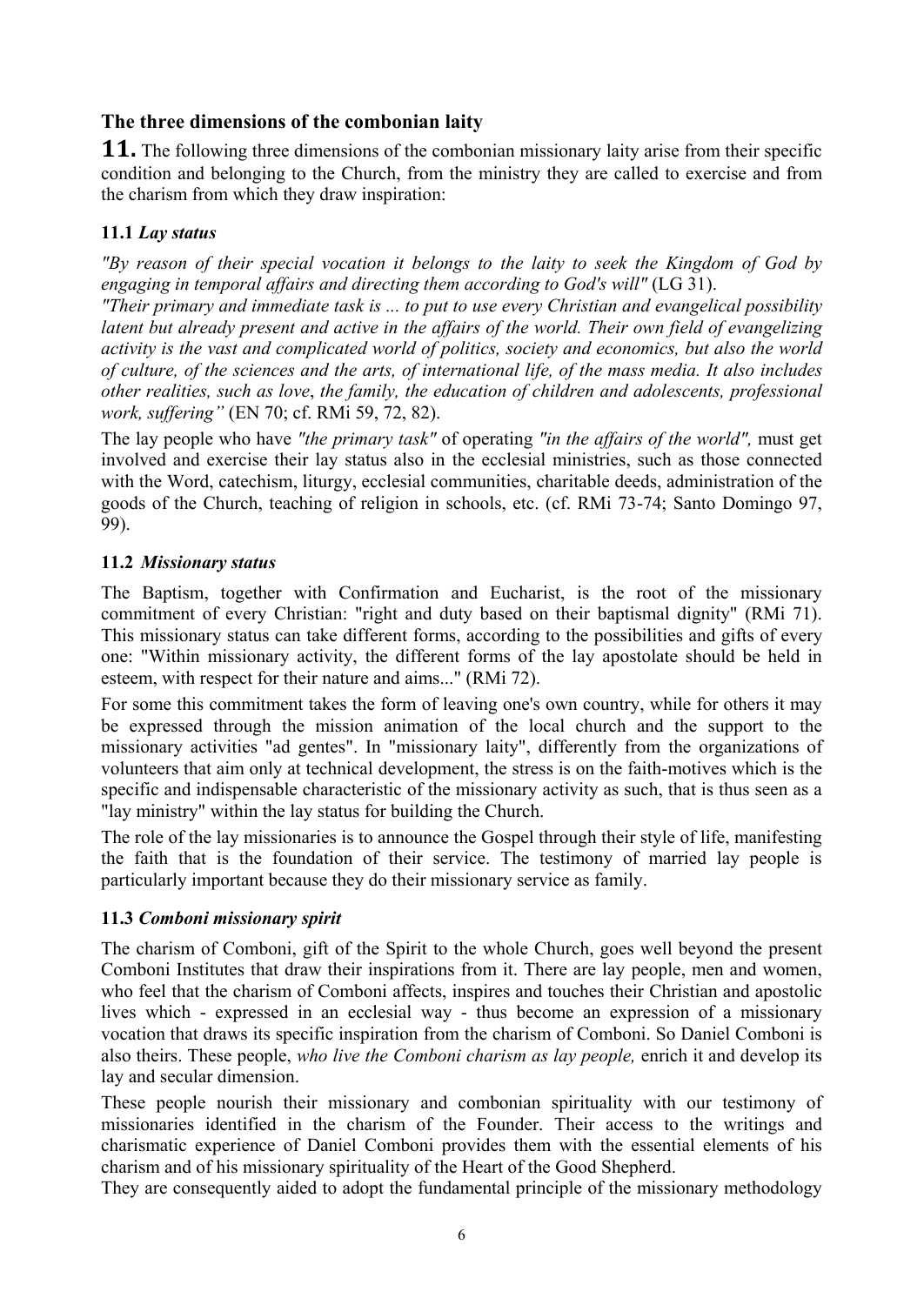of Comboni: "Save Africa with Africa", acting as promoters and propagators of the local laity. The various initiatives of the "Comboni Lay Missionaries" already in progress in some provinces, assisted by some of our confreres, are concrete manifestations of the "secular" vitality of the charism.

# *THIRD PART*

## **Act**

## **Chapter guide-lines**

**12.** Our purpose here, as General Council, is to go through the Chapter guide-lines on the Comboni lay missionaries and to issue some practical directives to start or support the reflection in our communities and provinces/delegations.

We take it for granted, of course (see n° 5 above), that in our pastoral work of evangelization we give priority, in collaboration with the local church, to the formation of a mature and responsible native laity enriched by the various ministries (CA 63.1). This undertaking is quite in line with our missionary methodology (cf. CA 44.2b-c-d, 46.1.b).

Together with these intra-ecclesial ministries (catechism teaching, sacramental life, growth of the ecclesial communities, liturgy, etc.), we encourage particularly those who are working for the transformation of society according to the Gospel, through an active presence in "secular events" which is more appropriate to the laity (politics, economics, social order, health, communications, science, arts, family, education, ecology, peace, justice, human rights, solidarity, etc.).

#### **12.1** *"Propagative role of lay missionaries"* (CA 63.2)

As a preference, the lay missionaries should exercise a role of formation and animation of the local laity, especially in matters regarding the transformation of society, from within the reality of the temporal affairs, and in syntony with the local Church. The arrival of lay foreign missionaries, beside fostering the development of the community, will aid also the growth of a local missionary laity "ad gentes", thus playing a propagative and mission animation role. The lay missionaries are to be part of the apostolic community they serve with their specific contribution, and some of them could even adopt a community style of life of their own.

#### **12.2** *"Associate Comboni Missionaries"* (CA 63.3)

This form of missionary service "ad tempus", approved by the 1985 Chapter (127-130) and practiced so far only by the DSP, has generally yielded good results. It should therefore be carried forward and extended to other Provinces. We should bear in mind that the lay "associates" want to live within our Comboni communities and share in all their activities. Thus the Comboni communities receiving them have to be suitably prepared.

This form of "associates" and the way it is lived should be made better known and extended to include, for instance, also diocesan priests (as an alternative to the "fidei donum") and religious personnel of other institutes willing and fit to live with us for a few years of missionary service.

#### **12.3** *Comboni missionary supporters* **(CA 63.4)**

We gather under this heading all the various kinds of persons who, without any special link, feel close to our history and our present life, through the fact that we are missionaries and Comboni missionaries: relatives, friends, benefactors, old hoys, collaborators, readers of our magazines, praying and suffering friends, etc.). These many lay people need to draw nourishment from the fount of the Comboni missionary spirituality. There must therefore be a more systematic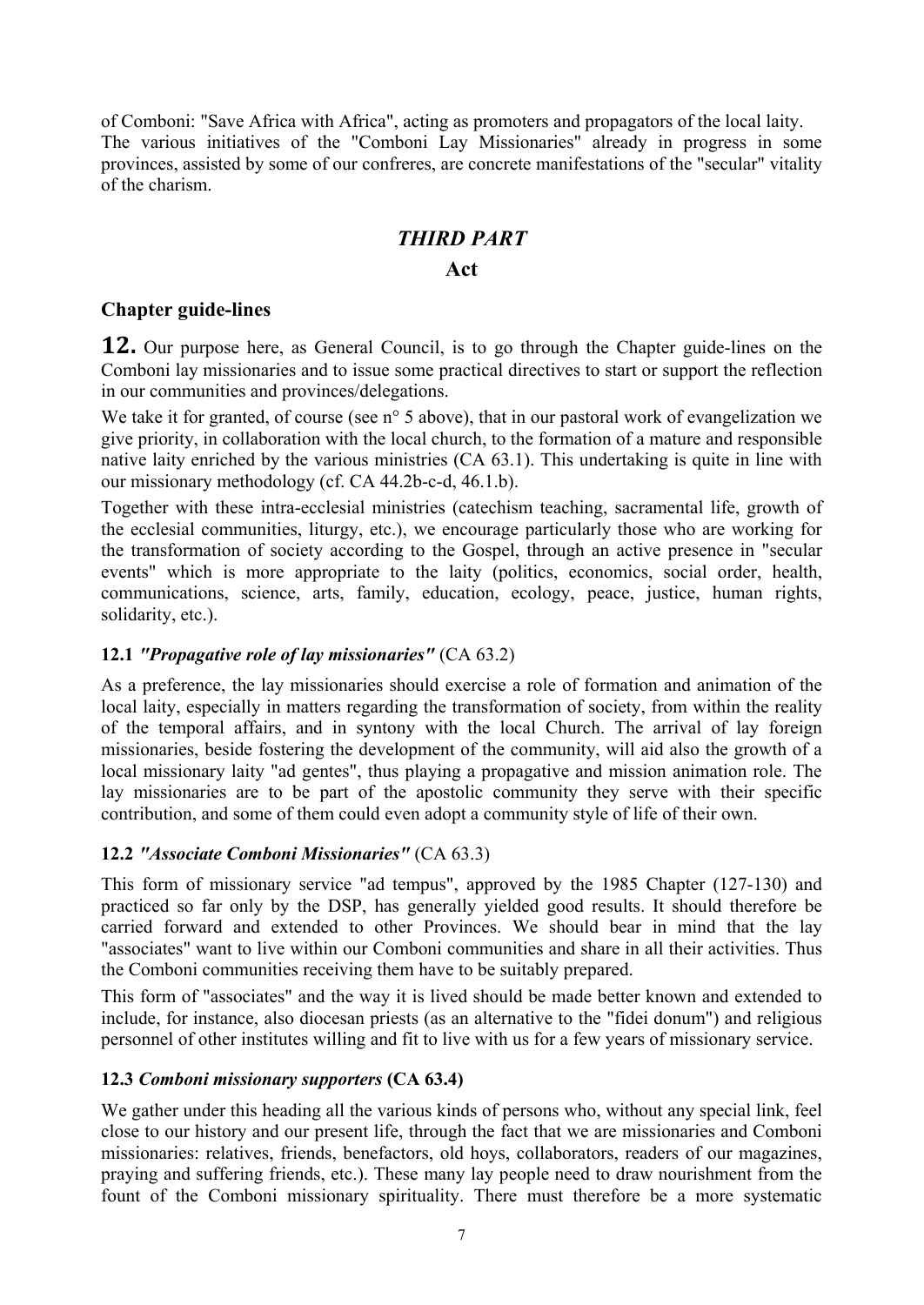commitment on the part of the Institute to keep them well informed on our activities, on the needs of the young churches and to take care of their spiritual formation, founding their dedication on a better knowledge of Comboni and of the Comboni Missionaries.

## **12.4** *"Lay Comboni Missionaries''* (LMC) (CA 63.5)

The "LMC" are a new reality, demanding our trust, availability and creativity. Some laymen, given the nature of the reasons urging them to engage in mission activity, feel a vocation similar to ours, though retaining their lay status, that distinguishes them from us and makes their service a complementary to our own service. These laymen ask us to share our mission by reaching out "ad gentes" or doing mission animation in their home country.

This "vocation" cannot find satisfactory outlets without a real, and initially quite burdensome, organizational commitment on the part of the Institute or at least by some provinces.

The laymen themselves should be animated and encouraged to organize themselves in their various stages of their missionary course. They can thus grow at their pace, be more creative and manage better their lay status, without unnecessary dependence. Our specific role with them should be limited to spirituality, formation and also on some other aspects such as the economic one, in case of need, particularly at the initial stages.

Some of the groups of LMC may choose community life as their style of missionary presence and, though independent from our religious communities, are part of the apostolic community sharing the pastoral projects from beginning to end, i.e. its planning, implementation and assessment

## **Provinces / Delegations and the laity**

13. As General Council we invite all Provincial Superiors and Superiors of Delegations with their respective councils to animate their province/delegation to get involved in developing and expanding the Comboni missionary laity. Starting from the local situations and demands, and bearing in mind the contents of this letter, every province and delegation should begin initiatives aimed at developing one or more ways (cf. 12.1-4), and guiding them to maturity, for a more complete and qualified service to the "mission".

The following elements will have to be taken into consideration in order to succeed:

## **13.1***The persons*

The characteristics that identify a group as lay-missionary-combonian are first of all founded on the persons, and arising from their expectations and from the requirements of the mission: every project is to take its start from the people and has to develop and mature in them. This may lead to different forms of missionary laity (see above) and to each province choosing the way most suitable to them. In any case, it is the laymen themselves who must always be the protagonists, and receive from the institute only the support and formation necessary for the start and growth of the project.

## **13.2***Planning and trial*

A sound and serious reflection should be held, together with the interested laymen and particularly in the case of the LMC formula (cf. 12.4), on their identity, formation, profession, requirements, relations with the Institute, till a final proposal can be drawn up.

A specific aspect to bear in mind is the relationship and role of the lay Comboni associate within the local church he serves and within the local church sending him, his evangelization or mission animation role, so that he may manifest communion among the churches together with all the other forms of missionary vocations.

Juridical and economic aspects should be clarified from the start, since they play an important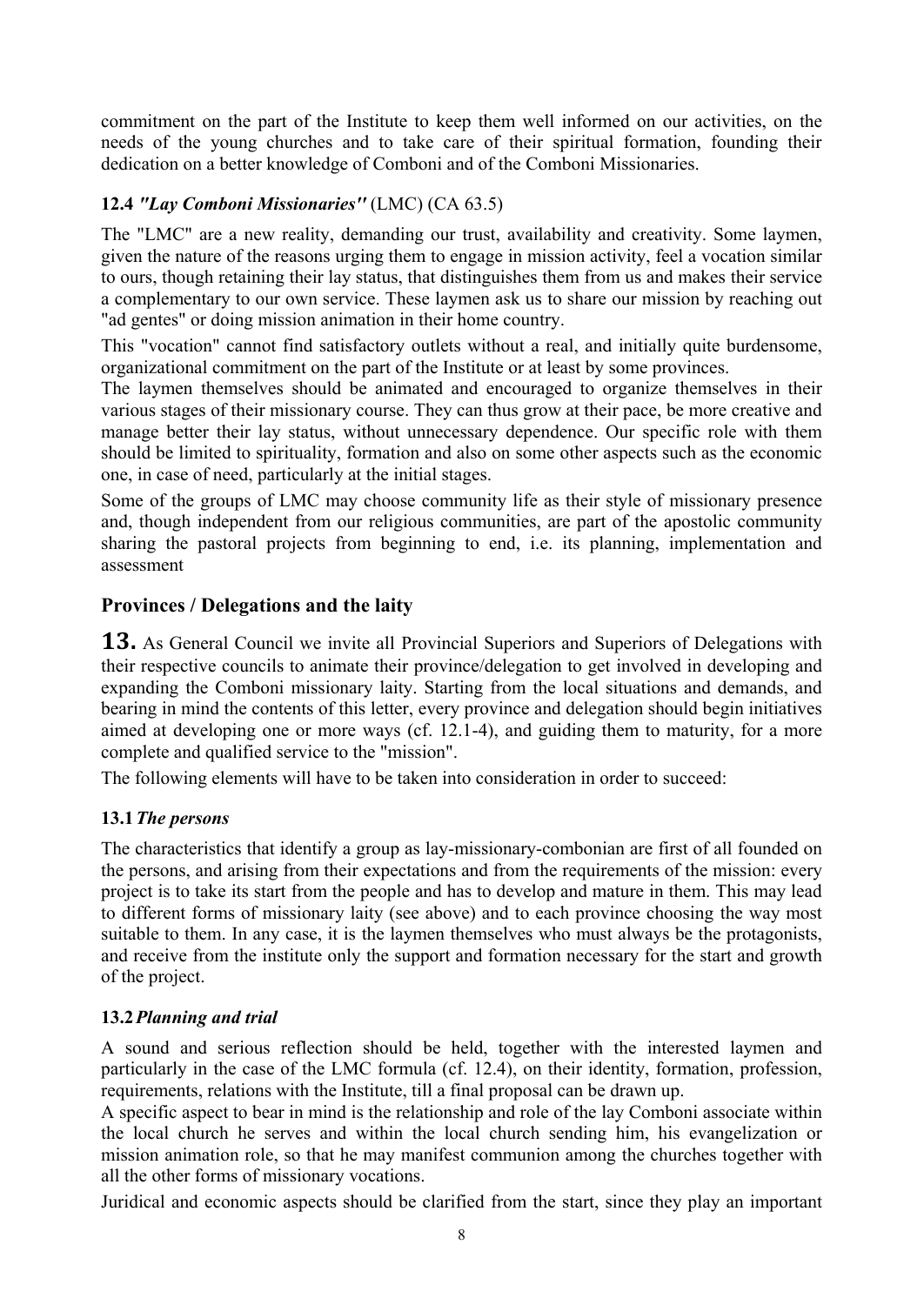part in the concrete fulfilment of any project. They should be studied with the laymen themselves, to foresee the problems involved in their maintenance and the maintenance of their family, travels, insurance, health, work accidents, ageing and, necessarily, also the service agreement with the local church, which must have the consent of the bishop. To respect the identity and role of the laymen, a juridical and administrative autonomy should be worked out as soon as possible.

After the project has been studied for a suitable lime, steps should be taken to "test" it on the field, within the context of some pilot-project, without pretending to have identified or solved all the problems, and knowing that some risk is inevitably present whenever new ways are tried out, particularly in matters of missionary vocations "ad gentes".

#### **13.3***Be aware of the limits*

In order to be able to get over inevitable disappointments and discouragement, it is necessary that the laymen and the Institute study and reflect together on some of the limits inherent to a missionary commitment of the laity. We mention here some of the most evident:

- some laymen will only be able to do a fairly short period of service "ad gentes", and thus will be unable to acquire a knowledge of the local language good enough to be able to communicate with the local people well. This will also mean that enculturation, normally requiring a fairly long period of time, will also be limited;
- initially the continuity of the service with regular rotation of personnel will not be assured;
- in missionary situations of insecurity the responsibility for one's family takes priority over responsibility for the local community.

#### **13.4***Examination and assessment*

The plan that each province has prepared or will prepare on the project-laity is to be examined and assessed at regular intervals. The Chapter Acts state clearly: *'Special attention must be paid to directing and periodically assessing these first experiences, with the mutual co-responsibility of sending and receiving Provinces and the General Council"* (CA 635).

These periodical examinations should bring out the difficulties and what was done to overcome them to keep faith to the original fundamental purpose; this applies particularly in the case of laymen engaged in the evangelization "ad gentes", their relations with the local church and state authority and with the Institute, financial requirements, house and insurance problems, type of service within the community, relations within the apostolic community and with the local Comboni missionary community.

## **A reawakening and revitalisation opportunity (cf. CA 7)**

**14.** If the event of the lay Comboni missionaries come from the vitality and wealth of the charism granted by the Holy Spirit to Daniel Comboni and to the Church for the benefit of the proclamation of the Gospel to the *"poorest and most abandoned of the universe, especially concerning the faith"* (RL 5), it is necessary that we as Institute, from the local communities to the provinces and delegations, start preparing with faith and courage for the challenges that are to come. We should face them with open heart and a faith-founded combonian determination, looking at them as a grace of God that will foster the growth of our identity, according to the dynamism of the focal point that the Chapter has singled out as the way to live with Daniel Comboni today.

## **14.1** *Overcoming clericalism*

The active presence of the laity will aid us to shed all forms of clericalism still present among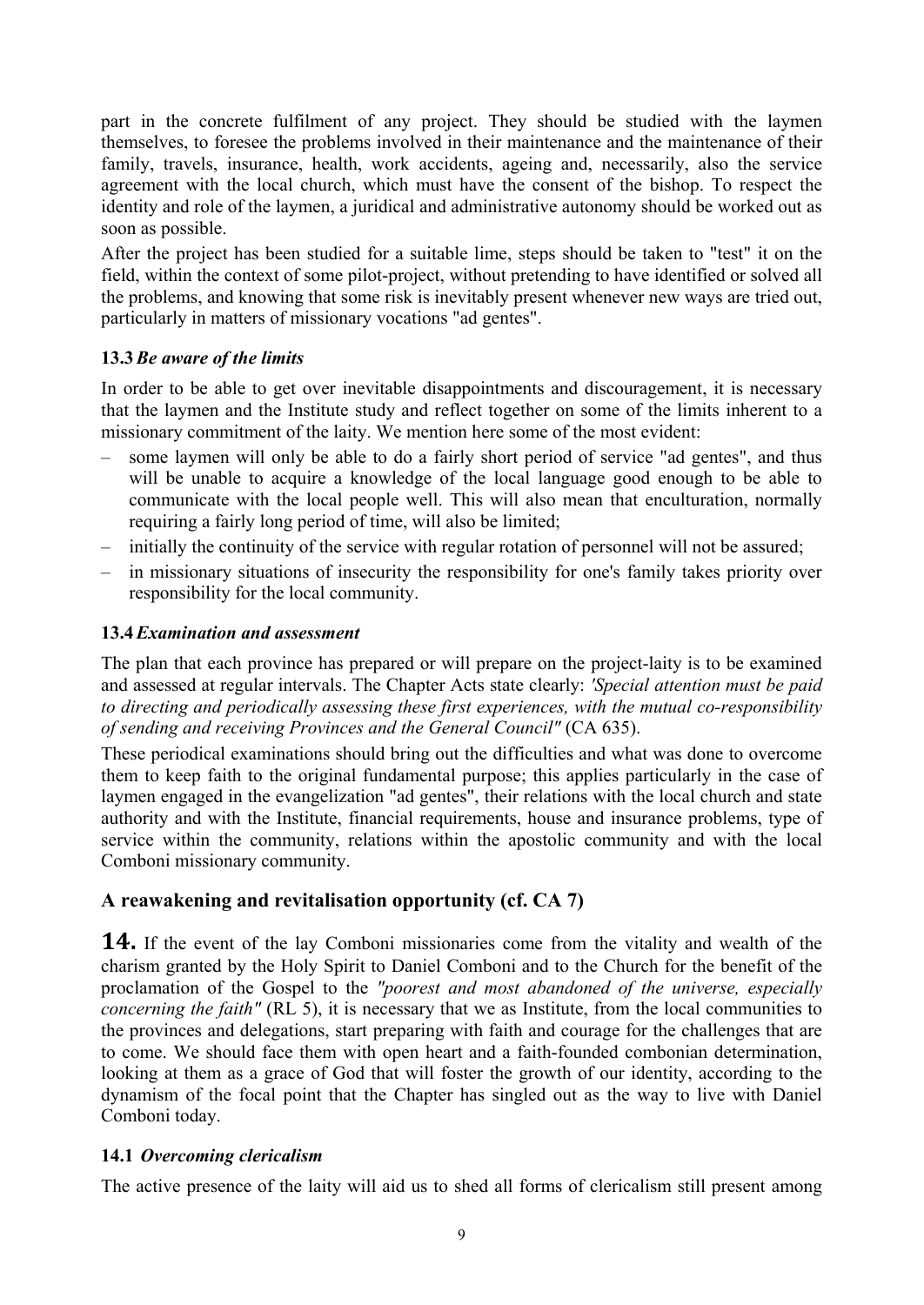us, priests or brothers, that lead us to manage the life of the Christian communities and their activities in an individualistic manner, taking all decisions on our own. Pope John Paul II writes that it is *"a mistake against the gospel and against theology to imagine the Church only as a hierarchical body: a Church with no people. (...) Clerics and laity, hierarchy and ordained faithful form the only people of God, the only Church, the only communion of the followers of Christ, thus the Church belongs to all and everyone and we are all responsible of its life and growth"* (Osservatore Romano, 28.10.1993). It is imperative for all of us to learn how to share with the laity the responsibility for the life of the Church and for evangelization, welcoming and developing the charisms proper to their lay status.

## **14.2** *A new mentality*

The responsible presence of the laity in our missionary service demands of us a human and spiritual renewal. Collaboration with them will aid our overcoming also what the Chapter Acts call the *"shadows in our life"* (CA 4.6) such as temptation to discouragement, individualism, activism (CA 4.6), lack of identification and motivations (CA 11.3-4) that hinder our *"making common cause"* with the people.

#### **14.3** *Collaboration with the other Comboni institutes*

The reality of the combonian missionary laity calls us to open up to sharing with the other female Comboni institutes, as is also their wish: the Comboni Missionary Sisters and the Comboni Secular Missionaries. We are offered a renewal chance of greater Collaboration and communion at all the levels (community-province/delegation-general administration), supported by the spirit of our Founder, that we hope to address soon as Blessed, and by our common love of the mission "ad gentes".

#### **14.4***A service to the Church*

The motivations of our commitment to develop the Comboni missionary laity in its various forms is founded also on the will to give a renewed contribution to the whole Church and is not just a search to respond to the needs of the Institute. This will mean that the laity who draw their inspiration from Comboni will not necessarily be bound to the Institute in matters regarding their activity and their choices of fields of activity.

#### **14.5** *Invest in formation*

The history of our Institute is testimony to the great investment in personnel and means that, thanks God, contributed to the rising and growth of many local churches.

Faithful therefore to our tradition, we encourage all provinces and delegations and the communities to invest time and energies in the formation of the lay missionary awareness, as demanded by the signs of our time.

#### **14.6** *Application of this letter*

Concluding this letter, we urge all the Provincial Superiors and Superiors of Delegations to:

- send copy of this letter to all confreres, so that they can study and reflect on it, within fixed periods of time, reminding them that all have the right and duty to express their opinion;
- remarks, suggestions and a short report on what was done should be collected and sent to Bro. Casas, of the General Council, and to one member of their choice of the "Laity Committee" <sup>2</sup> within May 31th 1994, so that there may be a first assessment during the

l <sup>2</sup> (\*) *Laity Committee*: Fr. Ezio Bellini (1), coordinator - Fr. Romeo Ballan (PE) - Bro. Hans Eigner (DSP) - Fr. Joseph Uhl (C) - Mr. Marino Pattini (LMC community - Via Trieste 4 - 21046 MALNATE (I) - Tel 0332-425865)